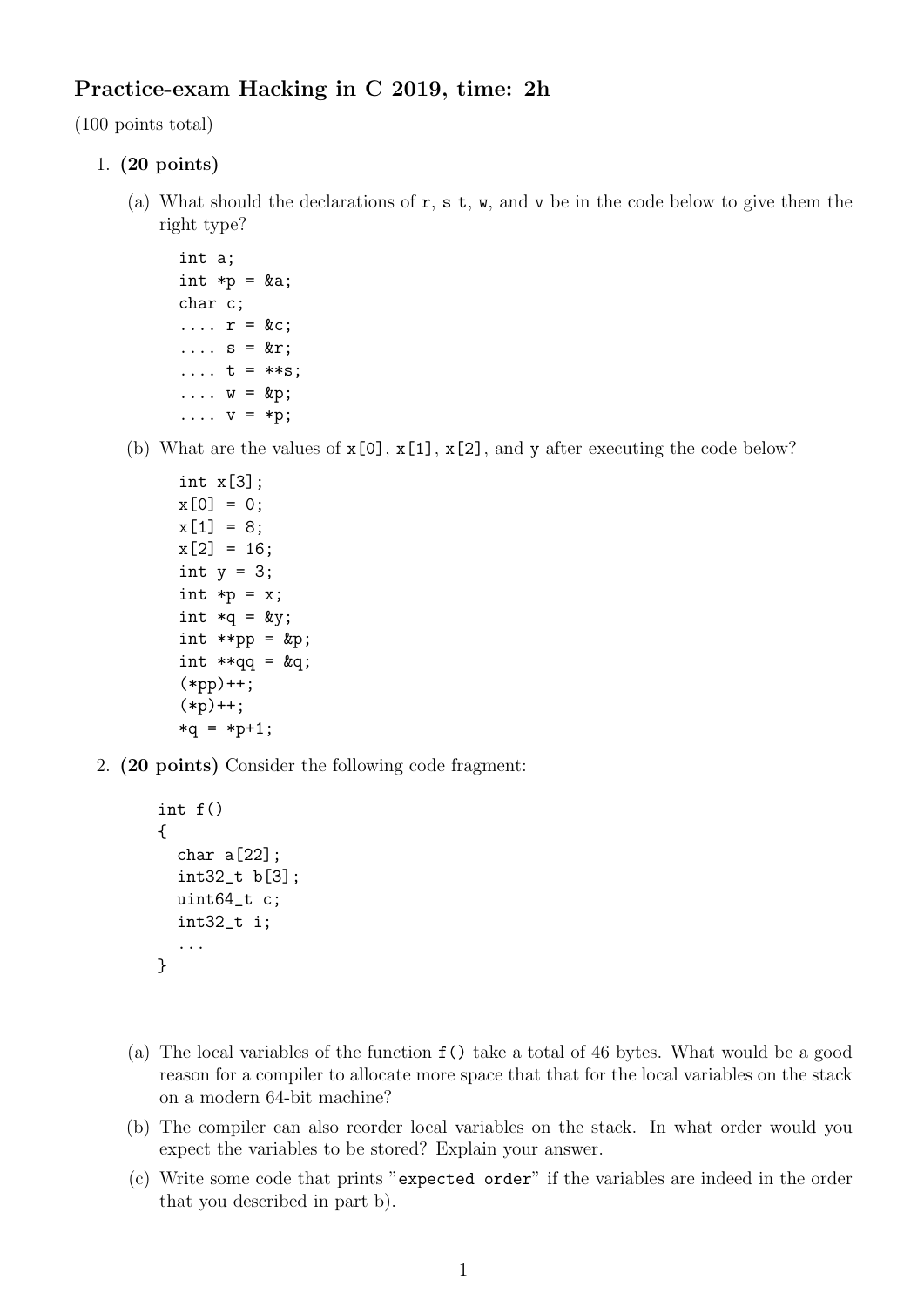(d) Write a program that prints "big endian" when it is compiled for and running on a big-endian architecture and "little endian" when it is compiled for and running on a little-endian architecture.

Note: This program should not be longer than 8 lines of code.

## 3. (20 points)

Consider the following code

```
#include <stdio.h>
#include <stdint.h>
int main() {
  int64_t x[3];
 x[0] = 42;x[1] = 1 \le 5;x[2] = 4 \hat{ } 7; // \hat{ } is bitwise XOR
 printf("%lx \ln", x);
 printf("%lx \n", &x); \qquad // (b)
 printf("%lx \n", x+2); // (a)
 printf("%lx \n", &x+2); \qquad // (c)
 printf("%lx \n", *(x+2) ^ 3); // (d)
 printf("%lx \n", *x + x[2]); // (e)
 return 0;
}
```
Recall that  $\chi$ 1x prints a long in hexadecimal notation. If the first call to printf prints 7ffffffabc00, what do the other calls to printf print?

## 4. (20 points)

```
1. int *terrible(){
2. char *sl = malloc(20);2. char *s2 = \text{malloc}(30);
3. int p[42];
4. const char *z = "hello world!";
5. s1 = s2;
6. free(s1);
7. free(s2);
8. free(z);
9. return p;
10. }
```
Explain the 5 different errors in this code. One error occurs actually twice, so there are a total of 6 errors.